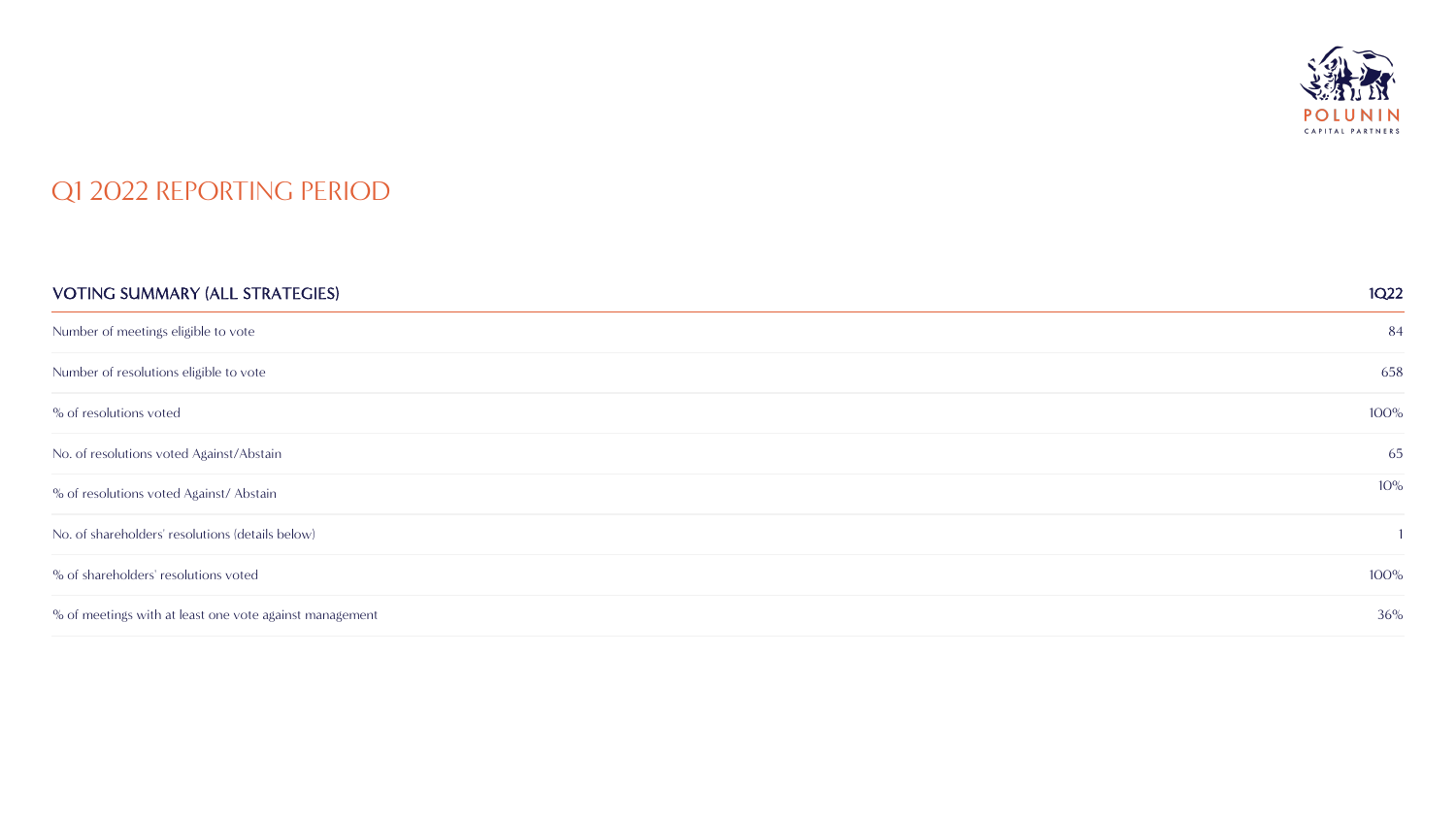

# Q1 2022 VOTES AGAINST MANAGEMENT'S RECOMMENDATION

These are all the resolutions in management votes and Shareholders' Resolutions we have voted Abstain and Against.

|                 | Company name                                                    | Date of vote | No. of resolutions of concern<br>and description                                                        | <b>Voting</b><br>Decision | Did we communicate our<br>intent to the company<br>ahead of the vote? | Rationale for the voting decision                                                                                                                                                                                                                                                 | Outcome of the vote    |
|-----------------|-----------------------------------------------------------------|--------------|---------------------------------------------------------------------------------------------------------|---------------------------|-----------------------------------------------------------------------|-----------------------------------------------------------------------------------------------------------------------------------------------------------------------------------------------------------------------------------------------------------------------------------|------------------------|
|                 | <b>Astral Foods Ltd</b>                                         | 03-Feb-2022  | Appointment of directors to the Board                                                                   | Against                   | No                                                                    | The candidate has held their position for over ten years, so according to our policy we<br>voted against.                                                                                                                                                                         | Motion Approved        |
| $\mathbf{2}$    | Sappi Ltd                                                       | 09-Feb-2022  | Election Of Mr Np Mageza As Member And<br>Chairperson Of The Audit And Risk Committee                   | Abstain                   | No                                                                    | The candidate has held their position for over ten years, so according to our policy we<br>voted against.                                                                                                                                                                         | <b>Motion Approved</b> |
| 3               | Khon Kaen Sugar<br><b>Industry Public Co Ltd</b>                | 23-Feb-2022  | To consider and approve the omission of dividend<br>payment for the operating results of the year 2021. | Against                   | No                                                                    | Retroactive approval sought.                                                                                                                                                                                                                                                      | Motion Approved        |
|                 | Nishat Mills Ltd                                                | 03-Mar-2022  | Resolution relatin to section 199 under the companies<br>act 2021.                                      | Against                   | No                                                                    | Section 199 of the Companies Act 2017 in Pakistan relates to additional investments by a<br>parent company in its associates. Any such additional investment requires a special<br>resolution. We voted against as we would rather see a return of this value to<br>shareholders. | <b>Motion Approved</b> |
| 5 <sup>5</sup>  | Pge Polska Grupa<br>Energetyczna S.A.                           | 07-Mar-2022  | Motion to approve a private share placement as a way<br>to raise capital.                               | Against                   | Yes                                                                   | To participate in the private placement we would have had to give up our rights as<br>shareholders, which is not considered best practice. No explanation was provided as to<br>the reasoning for a private placement rather than a secondary offering or bond issuance.          | Postponed to April 6th |
| 6               | Industrias Romi Sa<br>Romi                                      | 15-Mar-2022  | Appointment of directors to the Board.                                                                  | Against                   | No                                                                    | The candidate has held their position for over ten years, so according to our policy we<br>voted against.                                                                                                                                                                         | <b>Motion Approved</b> |
|                 | Eregli Demir Ve Celik<br>Fabrikalari Turk<br><b>Anonim Sirk</b> | 17-Mar-2022  | Resolution to allow for conflicts of interest for board<br>members and their families.                  | Against                   | No                                                                    | Waiving the board and their family member's liability when conflicts of interest could<br>arise would expose shareholders to loss of value and it would endager the company's<br>corporate governance.                                                                            | <b>Motion Approved</b> |
| 8               | LX Semicon Co., Ltd.                                            | 22-Mar-2022  | Approval of limit of remuneration for Directors                                                         | Against                   | No                                                                    | 66% increase in board compensation limit seemed excessive, given no increase in no. of<br>directors, and compensation level already above average.                                                                                                                                | <b>Motion Approved</b> |
| $\mathbf{Q}$    | Kordsa Teknik Tekstil<br>A.S.                                   | 22-Mar-2022  | Resolution to allow for conflicts of interest for board<br>members and their families.                  | Against                   | No                                                                    | Waiving the board and their family member's liability when conflicts of interest could<br>arise would expose shareholders to loss of value and it would endager the company's<br>corporate governance.                                                                            | <b>Motion Approved</b> |
| 10 <sup>°</sup> | Is Gayrimenkul Yatirim<br>Ortakligi A.S.                        | 22-Mar-2022  | Resolution to allow for conflicts of interest for board<br>members and their families.                  | Against                   | No                                                                    | Waiving the board and their family member's liability when conflicts of interest could<br>arise would expose shareholders to loss of value and it would endager the company's<br>corporate governance.                                                                            | Motion Approved        |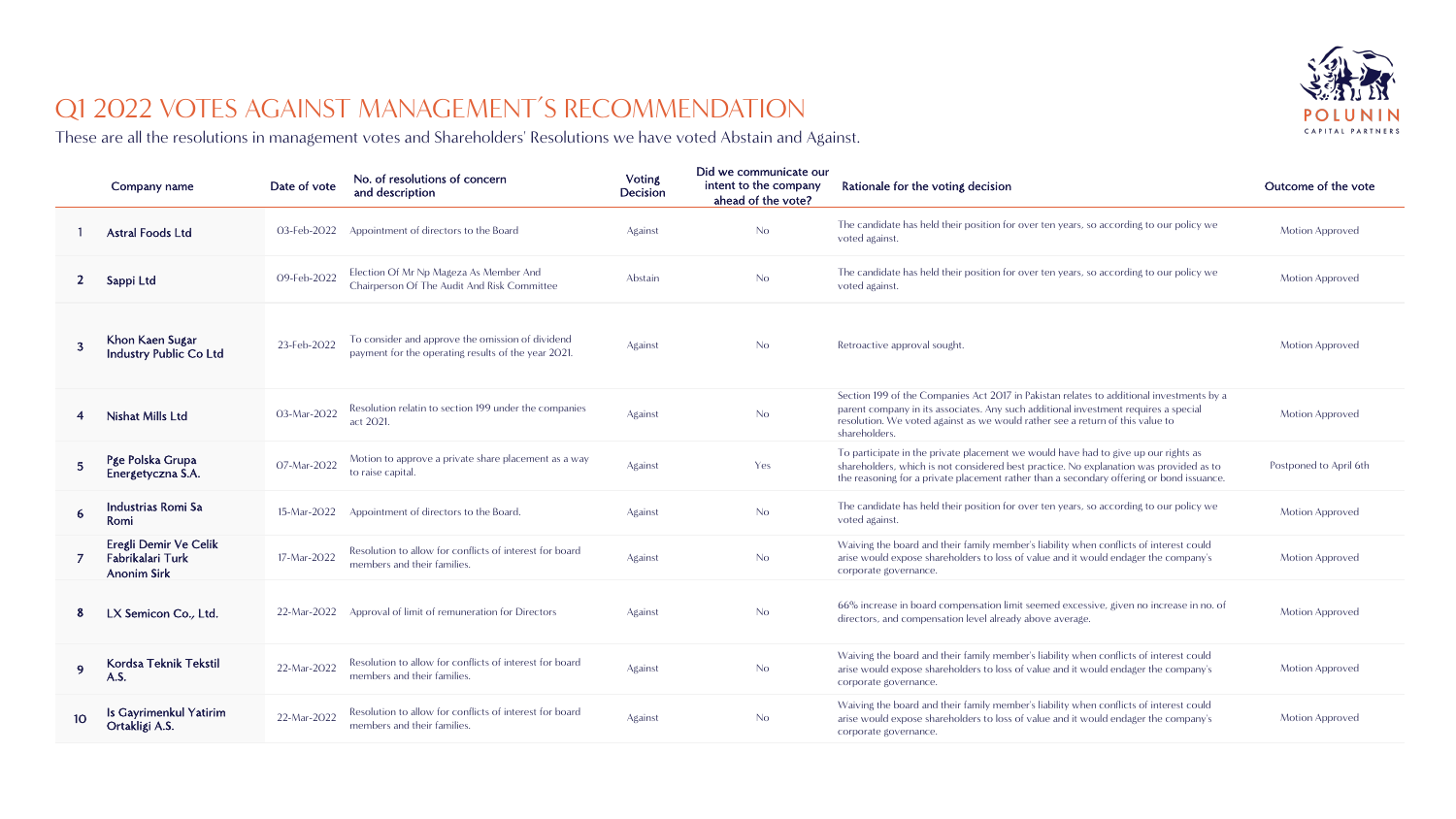

# Q1 2022 VOTES AGAINST MANAGEMENT'S RECOMMENDATION

These are all the resolutions in management votes and Shareholders' Resolutions we have voted Abstain and Against.

|                  | Company name                             | Date of vote | No. of resolutions of concern<br>and description                                                                                                                                                                                  | <b>Voting</b><br>Decision | Did we communicate our<br>intent to the company<br>ahead of the vote? | Rationale for the voting decision                                                                                                                                                                                                                                                                                             | Outcome of the vote    |
|------------------|------------------------------------------|--------------|-----------------------------------------------------------------------------------------------------------------------------------------------------------------------------------------------------------------------------------|---------------------------|-----------------------------------------------------------------------|-------------------------------------------------------------------------------------------------------------------------------------------------------------------------------------------------------------------------------------------------------------------------------------------------------------------------------|------------------------|
| 11               | Arcelik As                               | 23-Mar-2022  | Resolution to allow for conflicts of interest for board<br>members and their families.                                                                                                                                            | Against                   | N <sub>o</sub>                                                        | Waiving the board and their family member's liability when conflicts of interest could<br>arise would expose shareholders to loss of value and it would endager the company's<br>corporate governance.                                                                                                                        | Motion Approved        |
| 12               | Yapi Ve Kredi Bankasi<br>A.S.            | 23-Mar-2022  | Resolution to allow for conflicts of interest for board<br>members and their families.                                                                                                                                            | Against                   | N <sub>o</sub>                                                        | Waiving the board and their family member's liability when conflicts of interest could<br>arise would expose shareholders to loss of value and it would endager the company's<br>corporate governance.                                                                                                                        | <b>Motion Approved</b> |
| 13               | <b>LG Electronics Inc</b>                | 24-Mar-2022  | Election of Board members.                                                                                                                                                                                                        | Against                   | N <sub>o</sub>                                                        | Lack of diversity in board composition.                                                                                                                                                                                                                                                                                       | Motion Approved        |
| 14               | <b>Tekfen Holding As</b>                 | 24-Mar-2022  | Resolution to allow for conflicts of interest for board<br>members and their families.                                                                                                                                            | Against                   | No                                                                    | Waiving the board and their family member's liability when conflicts of interest could<br>arise would expose shareholders to loss of value and it would endager the company's<br>corporate governance.                                                                                                                        | <b>Motion Approved</b> |
| 15 <sub>15</sub> | <b>Lotte Chemical</b><br>Corporation     |              | 24-Mar-2022 Election of Board members.                                                                                                                                                                                            | Against                   | Yes                                                                   | Lack of independence in board composition. Chairman's conviction has been upheld by<br>the Supreme Court.                                                                                                                                                                                                                     | <b>Motion Approved</b> |
| 16               | Shinhan Financial<br><b>Group Co Ltd</b> | 24-Mar-2022  | Election of Board members.                                                                                                                                                                                                        | Against                   | No                                                                    | Insufficent effort to improve transparency in hiring practices since investigation of<br>Chairman Cho.                                                                                                                                                                                                                        | <b>Motion Approved</b> |
| 17               | Kb Financial Group Inc                   | 25-Mar-2022  | Shareholder resolution to elect Gim Young Su as an<br>outside director.                                                                                                                                                           | Against                   | No                                                                    | Labour union's proposed director, a former Eximbank VP, is unlikely to enhance the<br>group's overseas operations.                                                                                                                                                                                                            | <b>Motion Rejected</b> |
| 18               | Turkiye Is Bankasi As                    | 25-Mar-2022  | Resolution to discharge the Board from their<br>responsibilities for the 2021 accounts, resolution to<br>allow for conflicts of interest for board members and<br>their families and resolution to approve board<br>remuneration. | Against                   | N <sub>o</sub>                                                        | Due to the external auditor's qualified opinion on the financial statements we voted<br>against absolving the board from their responsibilities. The auditor raised concerns<br>regarding the provisions made which are not in compliance with the Turkish Accounting<br>Standards for which the board provided no reasoning. | <b>Motion Approved</b> |
| 19               | DI Corp                                  | 25-Mar-2022  | Appointment of directors to the Board.                                                                                                                                                                                            | Against                   | No                                                                    | Against election of director of over 10 years' tenure and poor attendance record.                                                                                                                                                                                                                                             | Motion Approved        |
| 20               | Lime Co., Ltd.                           |              | 29-Mar-2022 Approval of remuneration for directors.                                                                                                                                                                               | Abstain                   | No.                                                                   | Not voted as no info on regulatory disclosure site (probably delete this item)                                                                                                                                                                                                                                                | <b>Motion Approved</b> |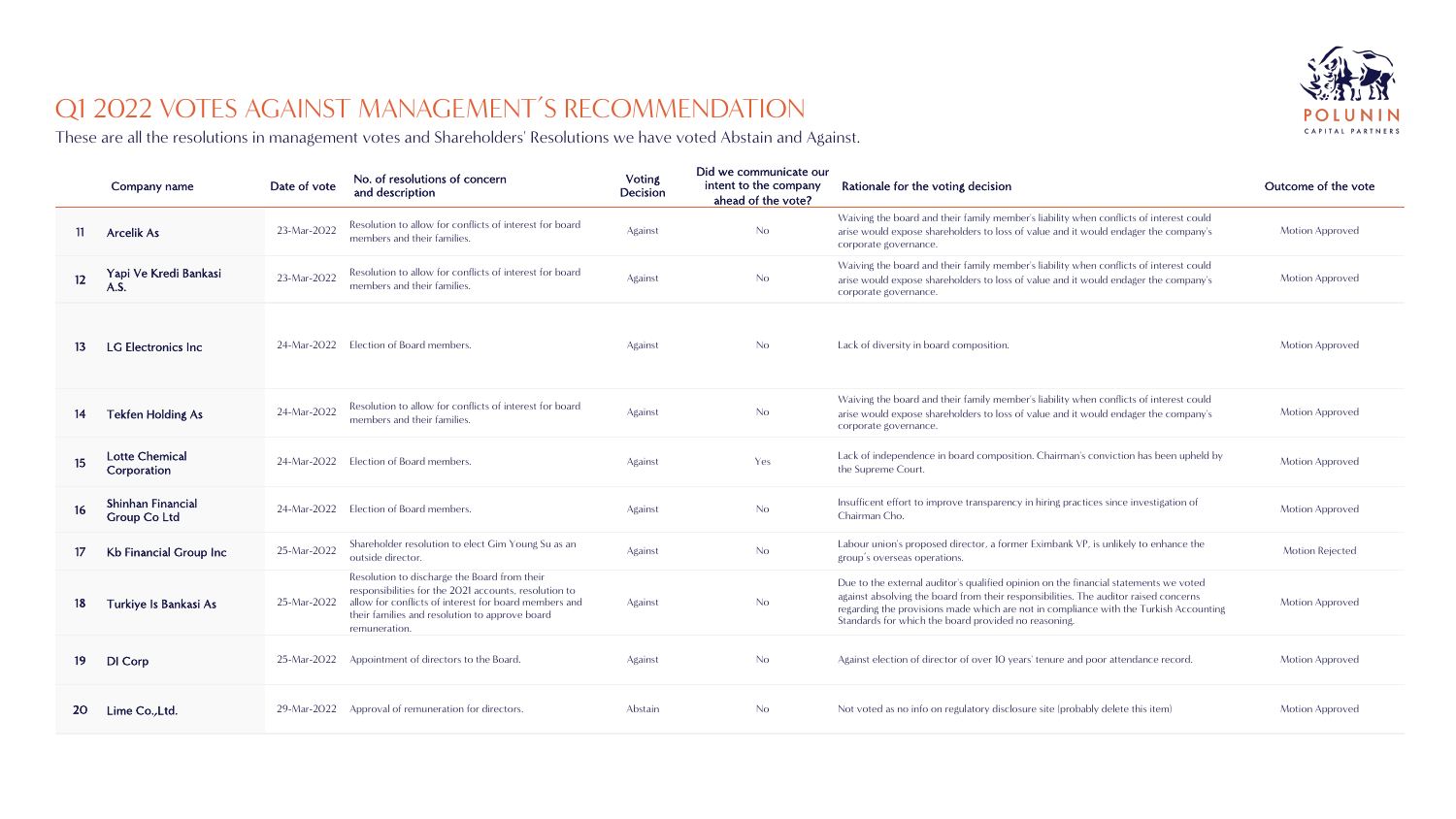

# Q1 2022 VOTES AGAINST MANAGEMENT'S RECOMMENDATION

These are all the resolutions in management votes and Shareholders' Resolutions we have voted Abstain and Against.

|    | Company name                           | Date of vote | No. of resolutions of concern<br>and description                                                                                       | Voting<br>Decision | Did we communicate our<br>intent to the company<br>ahead of the vote? | Rationale for the voting decision                                                                                                                                                                                                                                      | Outcome of the vote    |
|----|----------------------------------------|--------------|----------------------------------------------------------------------------------------------------------------------------------------|--------------------|-----------------------------------------------------------------------|------------------------------------------------------------------------------------------------------------------------------------------------------------------------------------------------------------------------------------------------------------------------|------------------------|
| 21 | Hankook Tire &<br>Technology Co. Ltd.  | 30-Mar-2022  | Approval of remuneration for directors.                                                                                                | Against            | No                                                                    | Chairman still in place despite indicted for bribery and embezzlement.                                                                                                                                                                                                 | <b>Motion Approved</b> |
| 22 | Haci Omer Sabanci<br>Holding A.S.      | 30-Mar-2022  | Resolution to allow for conflicts of interest for board<br>members and their families and resolution to approve<br>board remuneration. | Against            | No                                                                    | Waiving the board and their family member's liability when conflicts of interest could<br>arise would expose shareholders to loss of value and it would endager the company's<br>corporate governance. The executive pay was not provided with enough granular detail. | <b>Motion Approved</b> |
| 23 | Tupras-Turkiye Petrol<br>Rafineleri As | 30-Mar-2022  | Resolution to allow for conflicts of interest for board<br>members and their families and resolution to approve<br>board remuneration. | Against            | No                                                                    | Waiving the board and their family member's liability when conflicts of interest could<br>arise would expose shareholders to loss of value and it would endager the company's<br>corporate governance. The executive pay was not provided with enough granular detail. | <b>Motion Approved</b> |
| 24 | Dogan Sirketler<br>Grubu Holding A.S.  | 30-Mar-2022  | Resolution to allow for conflicts of interest for board<br>members and their families and resolution to approve<br>board remuneration. | Against            | No.                                                                   | Waiving the board and their family member's liability when conflicts of interest could<br>arise would expose shareholders to loss of value and it would endager the company's<br>corporate governance.                                                                 | <b>Motion Approved</b> |
| 25 | Sungshin Cement Co<br>Ltd              | 30-Mar-2022  | Change to Articles                                                                                                                     | Against            | No                                                                    | Againist change to Articles to provide golden parachute to existing management.                                                                                                                                                                                        | <b>Motion Approved</b> |
| 26 | Habib Bank Ltd                         | 30-Mar-2022  | Resolution to allow for conflicts of interest for board<br>members and their families and resolution to approve<br>board remuneration. | Against            | No                                                                    | Waiving the board and their family member's liability when conflicts of interest could<br>arise would expose shareholders to loss of value and it would endager the company's<br>corporate governance.                                                                 | <b>Motion Approved</b> |
| 27 | Iljin Display Co Ltd                   | 30-Mar-2022  | Approval of remuneration for directors.                                                                                                | Against            | No                                                                    | Excessive remuneration versus peers, multi-year financial underperformance.                                                                                                                                                                                            | <b>Motion Approved</b> |